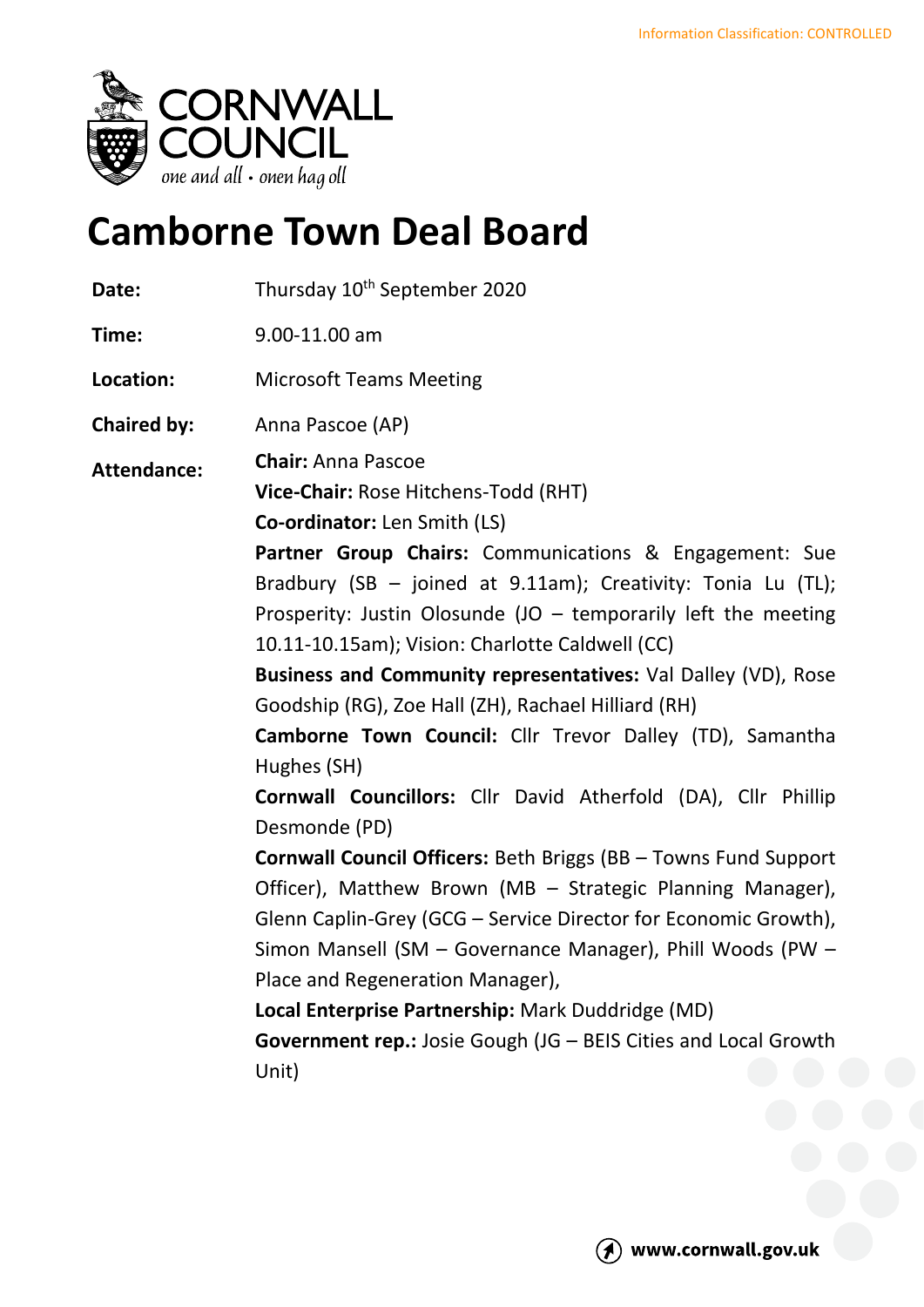# **Minutes Action**

# 1. **Welcome and Introductions**

- AP welcomed JG and SM.
- AP noted that items 11-14 would be brought forward to be discussed after item 8 on the agenda and items 9-11 would be discussed later in the meeting.

# 2. **Apologies**

• Apologies: Lauren Burt (LB), George Eustice MP (GE), Cllr John Herd (JH), CC Paul White (PWh).

# 3. **Declarations of Interest**

- VD declared an interest, although not a pecuniary interest, as a trustee for Camborne Community Centre, with regards to any discussion around the Donald Thomas Centre.
- PD declared an interest due to his son owning Desmonde Associates potentially tendering to the Board.
- RH and ZH both declared an interest with respect to item 10, noting that they ran small businesses which might be eligible for a grant under Project A-Void.

# 4. **Board Attendance Register**

• Noted.

# 5. **Minutes of last meeting and matters arising**

• It was proposed by SH, seconded by DA and agreed by the Board that the minutes of the previous meeting were an accurate record.

# 6. • **Governance, Risk & Assurance Framework update**

- AP reported that she was working with Cornwall Council colleagues to help manage risks and that progress had been made over the past month to develop a risk assurance framework.
- PW introduced SM to provide an overview on Code of Conduct.
- SM advised Members that there was a spotlight on them in their positions on the Board and Cornwall Council wanted to offer extra reassurance and was available for advice as required.
- SM advised there was a CoC training session on  $23^{rd}$  September.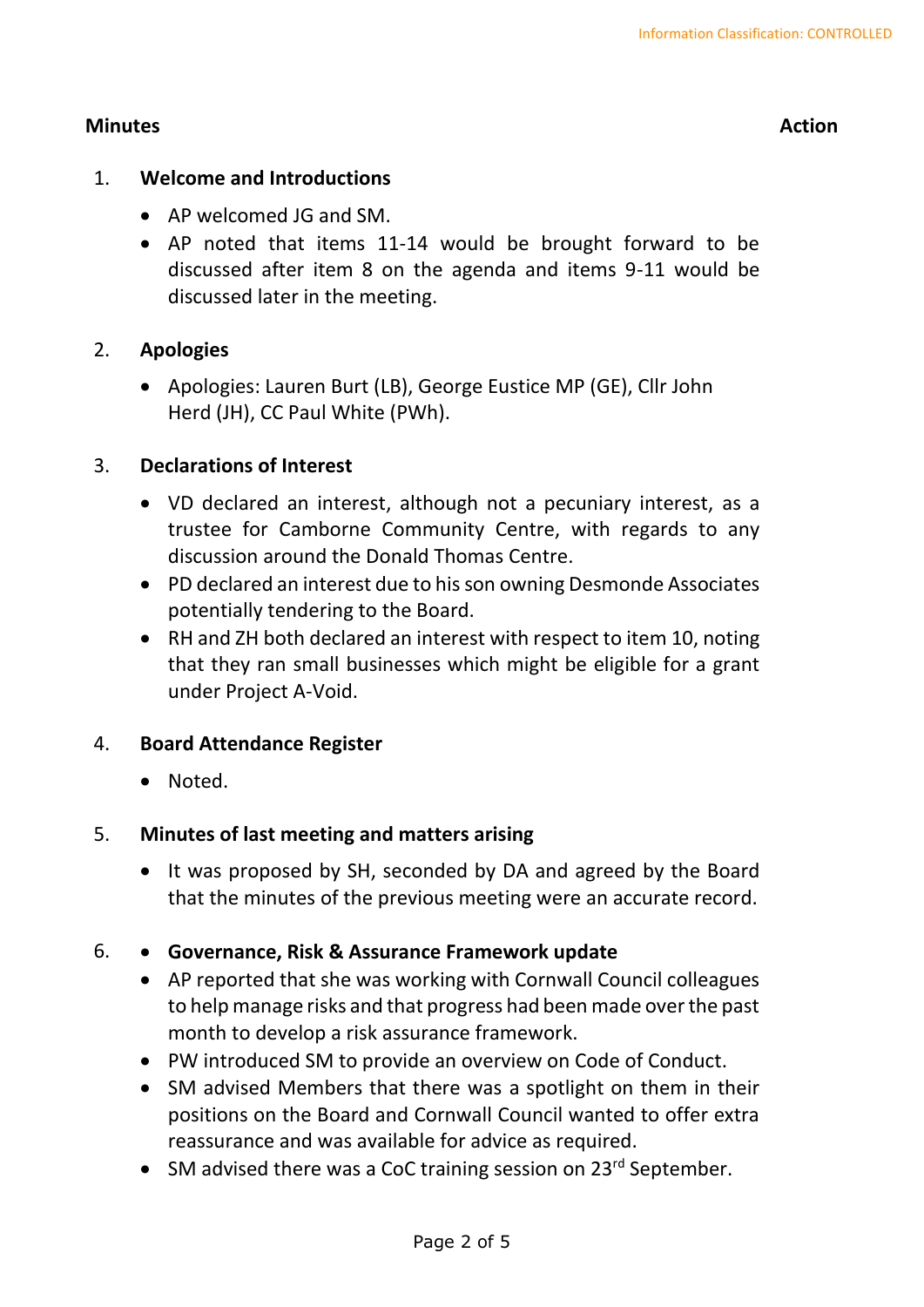- AP encouraged Members' attendance.
- **ACTION:** BB to circulate meeting information to members on weekly bulletin **BB**
- **ACTION:** Members to advise attendance at CoC training **ALL**

# 7. • **Place & Regeneration Manager's Update**

- PW introduced JG as Government contact for all four Cornish towns.
- PW noted the unofficial confirmation of accelerated fund approval, but noted that news could not be made public prior to written confirmation from Government.
- PW advised that officers were working to ensure projects could be progressed as soon as Government confirmed.

# 8. **Chair's Update**

- AP drew Members' attention to the appendices in the agenda pack, which she asked that all Members read.
- AP noted the arms-length body support available via Arup.
- LS populating TIP section two template with bus station project as example and submitting to Arup for feedback.
- VD proposed a vote to delay TIP submission to January. Members felt that this was not appropriate as it was not an agenda item and therefore another meeting was required in order to debate this issue.
- **ACTION:** LS to produce pros/cons list of October and January submission. **LS**
- **ACTION:** Date of Extraordinary Board meeting to be agreed by AP and LS and circulated by BB as soon as possible. **LS / AP / BB**

# 9. **Capacity Funding Expenditure Update**

- A financial update was circulated in the agenda pack.
- It was agreed that this item would be considered further at the Extraordinary Board meeting agreed under item 8.
- AP encouraged all Members to review this report in detail prior to the Extraordinary Board meeting.
- AP noted that any Member not being able to attend the Extraordinary meeting would be given opportunity to comment/vote in advance.
- MB commented on need to include costs in forecast such as feasibility studies.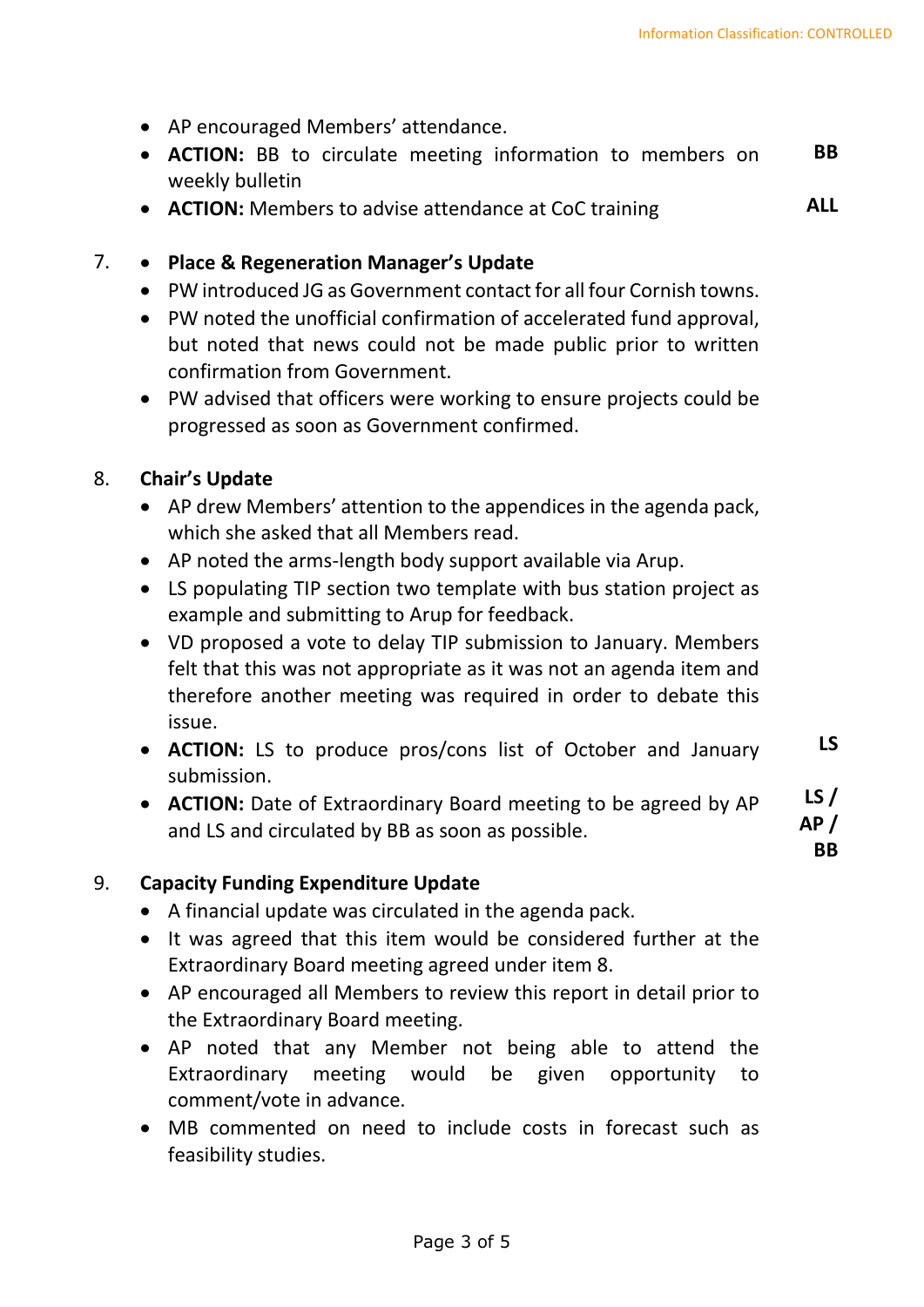• GCG advised that the issue of capacity funding was being discussed as an issue across all four Cornish towns and that addressing it was a priority of the Economic Growth Team.

#### 10. **Update on £750,000 Accelerated Funding**

• It was noted that this item was covered under item 7.

#### 11. **Update from Vision Partners**

- CC thanked the group for efforts so far and noted that the vision, values and strategic objectives would be sent out the following day.
- Members thanked CC for all her efforts in facilitating the visioning sessions.
- It was noted that the remit of this group had now been achieved so this group was therefore no longer required, and Members' would now participate in the wider work of the Board.
- It was noted that a meeting was required later in the month to score projects.

#### 12. **Update from Comms and Engagement Partners**

- SB advised that Lauren Webb at Roscoe Communications was analysing c. 800 online surveys and c. 100 postal surveys.
- Once complete, this analysis would be shared with the Board.
- The CTD website was now live and attracting a good number of visitors, largely referred from social media.
- The Deal Makers Town Lab was underway. A small budgetary contribution was requested in terms of incentivising this initiative, but it was agreed to defer this decision to the Extraordinary Board meeting.

# 13. **Update from Prosperity Partners**

- JO reported that the main focus of the group had been to secure the accelerated fund.
- Arcadis had been appointed with a revised scope and a slight budget overspend of £550.
- JO thanked LS and Lindsay Knuckey from Cornwall Council who had supported discussions.
- GCG noted that there was a negotiating team in place at Cornwall Council to assist with this project due to its scale and complexity. He